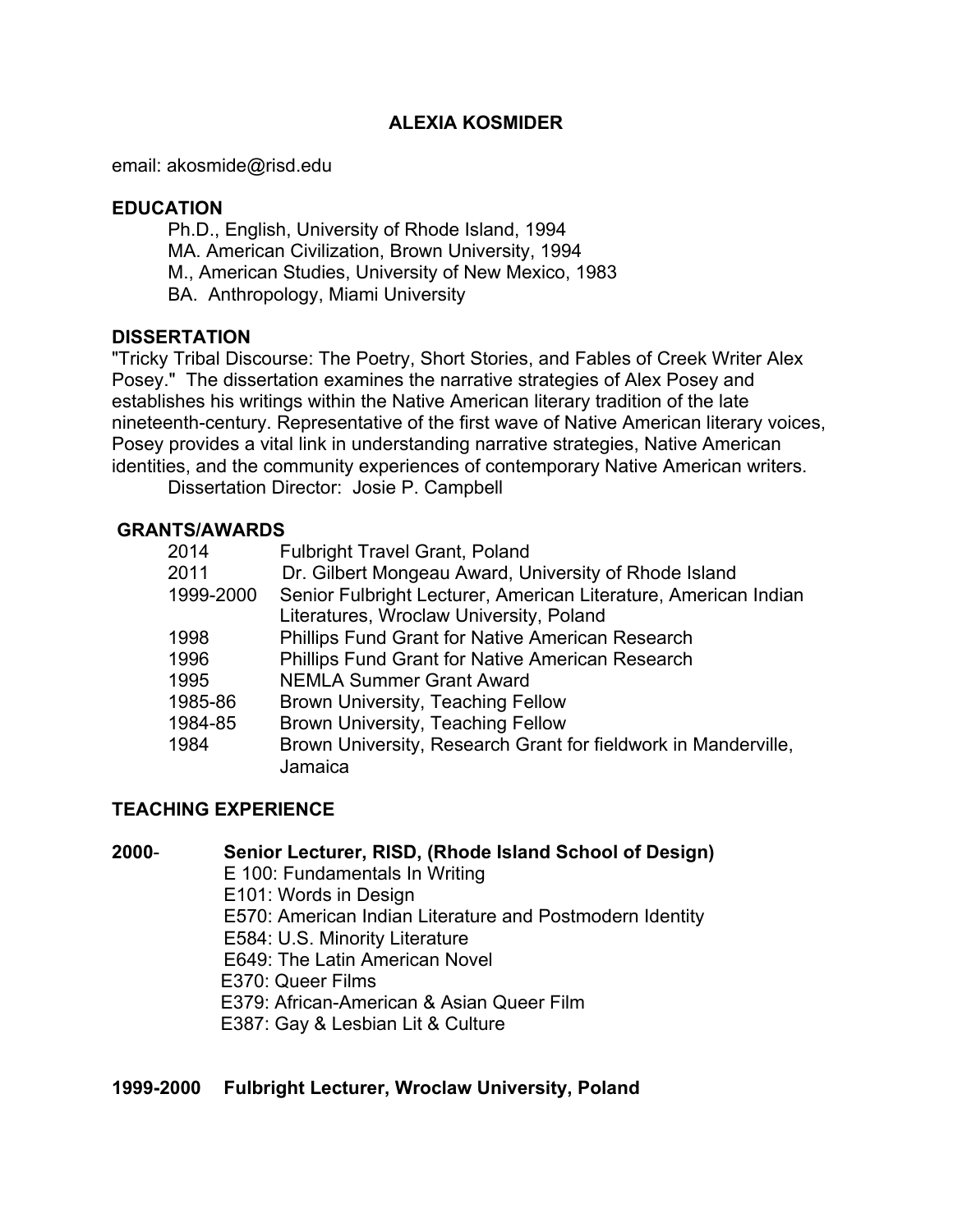Monograph Lecture Series on American Indian Literatures American Literature Survey (Fall and Summer semester) Proseminar: American Indian Women Writers

#### **1995-**- **Part-Time Adjunct**, **University of Rhode Island, CCE**

GWS: Nat Amer Women GWS : 351: Women & Film GWS: 351/FLM352:Women & Documenaries Eng 202: Principles of Literary Theory Eng 385: Women Writers Eng 241: American Literature Eng 350: Literary Criticism Eng 242: Modern American Literature Eng 448: Novels of the Americas

#### **1995-1998 Lecturer, Roger Williams University, Bristol, R .I.**

Wtng 101: Practicum in Writing Wtng 102: Expository Writing

#### **1993-1995 Lecturer, Dean College, Franklin, MA.**

- Eng 099: Developmental English
- Eng 111: Composition
- Eng 112: Composition and Literature
- Eng 285: Intro to the Short Story

# **1992 Lecturer Faculty, URI, Kingston campus.**

Eng 242: Introduction to American Literature

## **1987-1990 Full-Time Faculty, Dean College, Franklin, MA.**

- Eng 111: Composition
- Eng 112: Composition and Literature
- Eng 277: Mythology/Folklore

Eng 270: Literature by Women Writers

## **1983-86 Teaching Fellow, Brown University, Providence, R. I.**

Political Science 145; Anthropology 345: Japanese Culture; Anthropology 145: Peace and War

#### **PUBLICATIONS**

.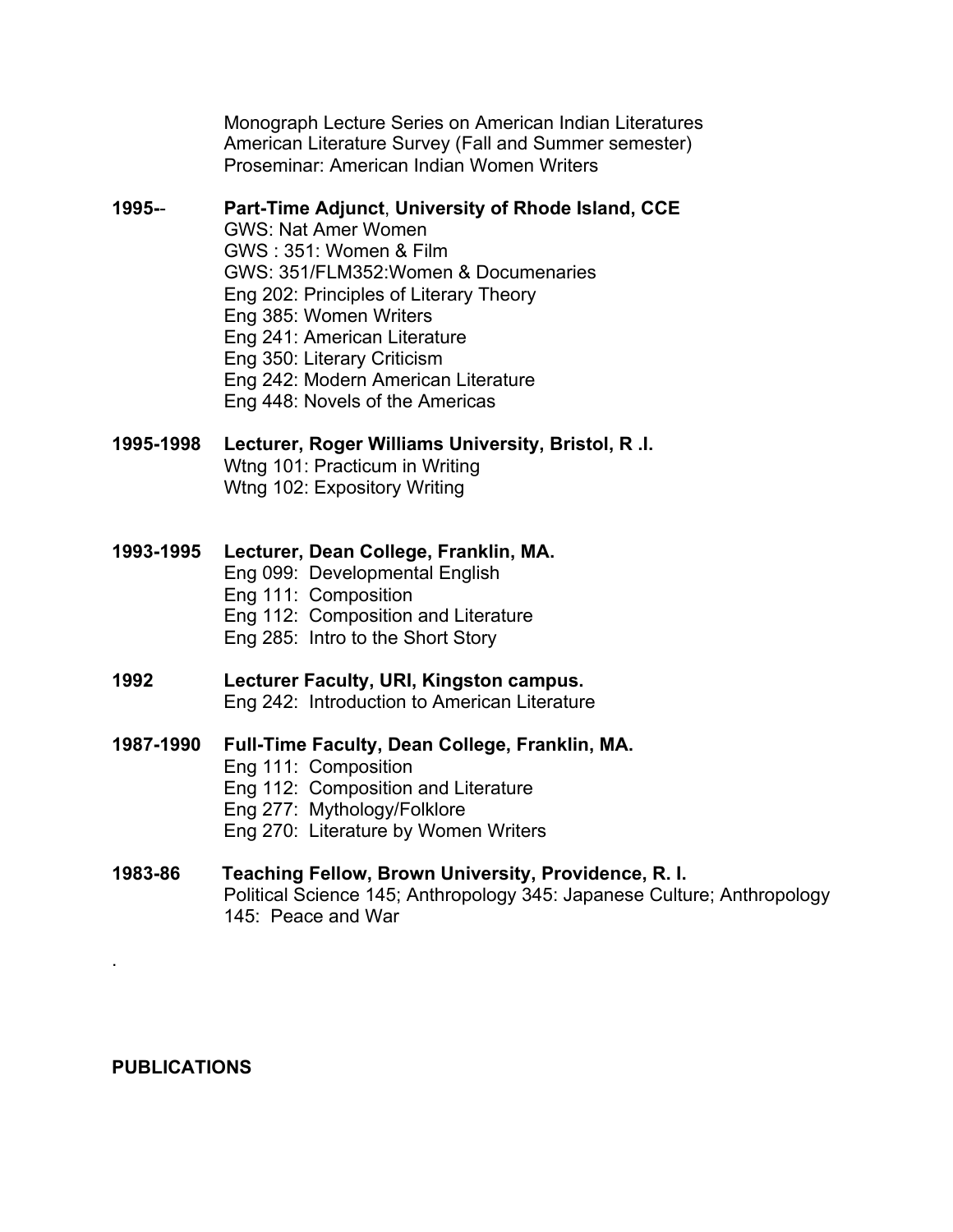## **BOOKS**

*Tricky Tribal Discourse: The Poetry, Short Stories, and Fus Fixico Letters of Creek Writer Alex Posey*, University of Idaho Press, January 1998.

## **EDITORIAL BOARD**

*American Transcendental Quarterly,* December to 2003-2007

## **ARTICLES**

**"**Conjuring up Alex Posey in the University Classroom" American Indian Culture and Research Journal (forthcoming).

**"**Refracting the Imperial Gaze onto the Colonizers: Geronimo Poses for the Empire." ATQ, December 2001 pp. 317-331.

"Strike an Euroamerican Pose: Ora Eddleman Reed's 'Types of Indian Girls.'" *American Transcendentalist Quarterly.* June 1998, pp. 109-131

"'Hedged in, Shut up and Hidden from the World': Unveiling the Native and the Landscape in Alex Posey's Poetry." *MELUS: The Journal of the Society for the Study of Mulit-Ethnic Literature of the United States*. Spring, 1996, pp. 1-19.

"What the Curious Want to Know: Cherokee Writer, Ora Eddleman Reed, Writes Back to the Empire." *Literature and Psychology*, October, 1995, pp. 51-71.

"Reinventing Trickster: Creek Indian, Alex Posey's nom de plume, Chinnubbie Harjo." *Tricksterism in Turn-of-the-Century Multicultural U. S. Literature,* eds. Elizabeth Ammons and Annette White-Parks, University of New England Press, 1994, pp. 93-105.

## **BOOK REVIEWS**

*Tommy Stands Alone* by Gloria Velasquez*, MELUS*, Fall 1997.

*Alex Posey: Creek Poet, Journalist, and Humorist,* by Daniel F. Littlefield Jr., *MELUS,*  Spring 1998 pp. 206-208.

## **DOCUMENTARIES:**

Producer/Co-Director: TransJourney (2014) TransJourney traces a cross-country road trip that Sandra takes to share in the world of her former son, now Annabelle, recently transitioned as a woman. As Sandra learns from Annabelle's mentor Shannon, an older transgender woman fully at home in her identity, and shares the joy of Annabelle's' new relationship, we see in these three women's yearnings and struggles a reflection of the way we all perceive identity, family, and belonging. TransJourney premiered at the R. I. International Film Festival (2014) and was awarded an Audience Award at the Palm Springs LGBT Film Festival (2014).

Producer/Co-Director: Sappho's Fire (2011).The documentary follows the lives of ten lesbians, single and married, as they confront the issues that surround their older age. The documentary premiered at the Boston LGBTQ Film Festival (2011).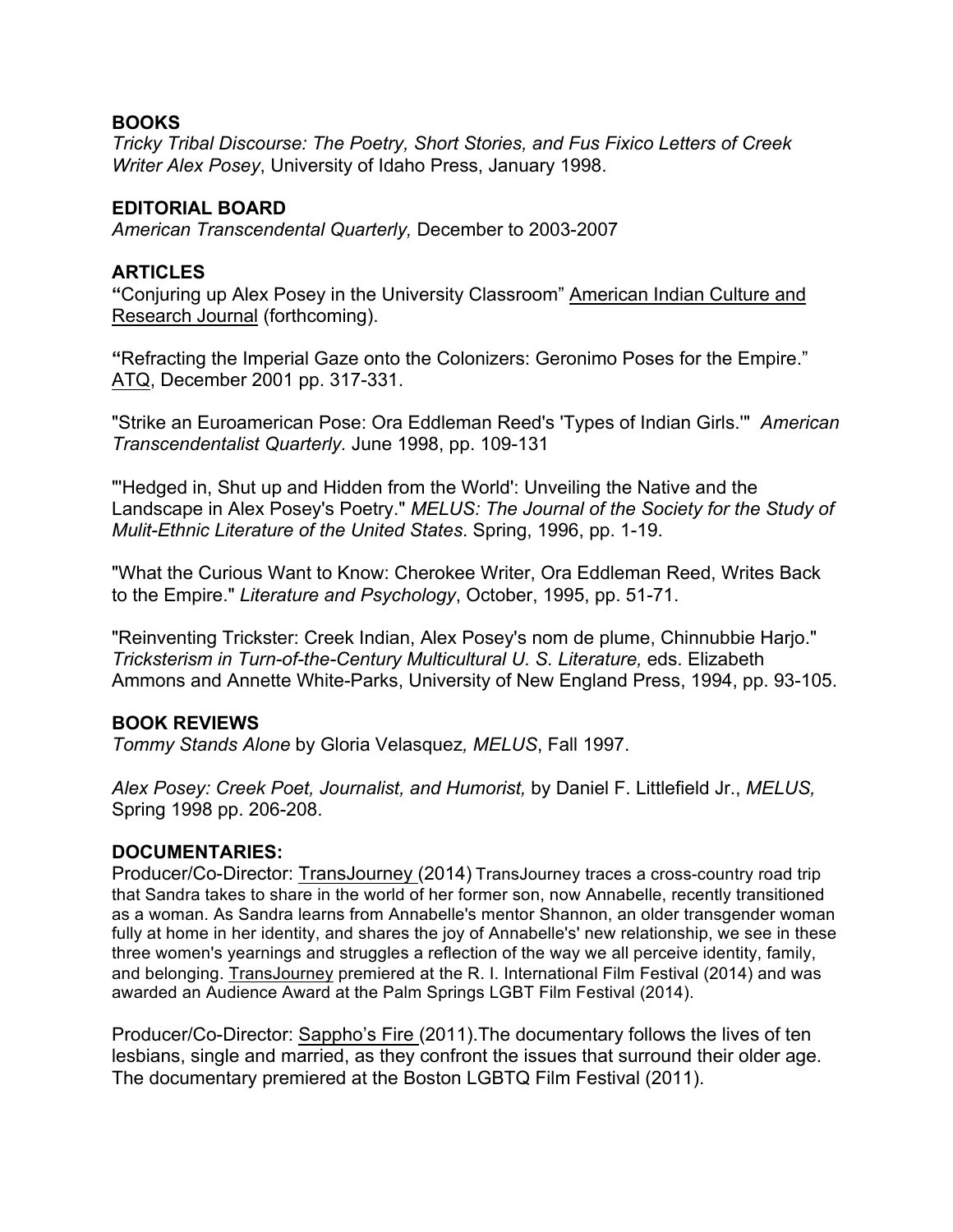Producer/Co-Director: Not Your Mama's Roller Derby: The documentary chronicles the Providence Roller Derby national team, the Riveters, rise to a visible and competitive roller derby team. The documentary premiered at the Rhode Island International Film Festival (August 2009) and is now being distributed by Cinetic Rights Management (New York).

Producer: Venus, Priests, and Superwomen*,* This film documents the tumultuous climate that exploded on Providence College's campus when the college's president, Father Brian J. Shanley, proclaimed that Eve Enlser's, play, The Vagina Monologues*,* did not reflect the college's Catholic mission and he therefore forbid the play to be performed on campus.

Co/Director*:* Not on My Campus, Rhode Island Council of the Humanities and R. I. Here at Home: What Divides Us, What Unites Us, PBS Series broadcast R. I. PBS (June 2007), This is short film that examines the controversy surrounding Providence College's banning of the Vagina Monologues*.*

Producer: In the Shadow of the Crow: the legacies of the Narragansett (2004**).** The documentary examines the Smoke Shop incident (July 14, 2003) and the Tribe's struggle for sovereignty, the heated political debate surrounding the Narragansett's recent attempt to build a casino in Rhode Island.

## **GUEST EDITOR**

*American Transcendentalist Quarterly* Special Issue, Co-habiting America: Native Americans and Euroamericans in the Nineteenth Century, September 2001, December 2001, March 2002.

# **GUEST SPEAKER**

Panelist for "The Creative Process in 90 Minutes: Film Media, Literacy and Storytelling Roving Eye International Film Festival" Roger Williams University, April 10<sup>th</sup> 2014

Trans Remembrance Day, University Rhode Island. Key-Note speaker, November 2013

*Sappho's Fire* screening, Q & A, Brown University, Queer Alliance February 2012

*Sappho's Fire* screening, Q & A, SAGE Northampton, MA. October 2011

*Sappho's Fire* screening, Q &A, SAGE Providence R.I. June 2011

Panelist for "Americans Who Tell the Truth" February 10, 2006, University of Rhode Island Providence Campus.

Panelist for *In the Their Voices: Dialogues of North American First Nation Peoples*, RISD, November 11th and 12th 2005.

Panelist for *Grandchildren of the Buffalo Soldiers*, Trinity Repertory Theater, December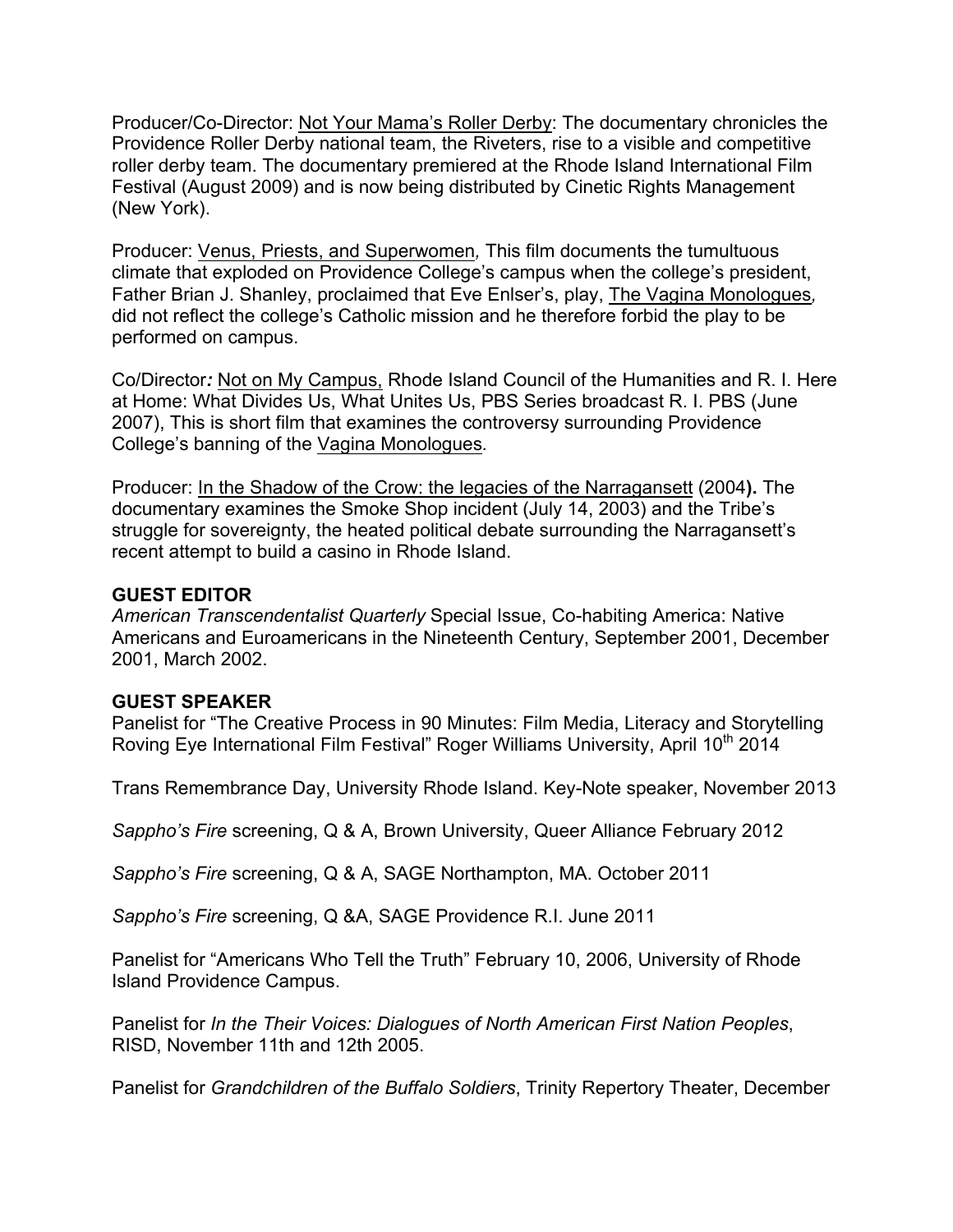2005.

"Early Native American Indian Writers." Grupa Gender Studies/Plec w Kulturze, Institute of English , Wroclaw University, December 6, 1999.

"American Indian Writers: Alex Posey and Ora Eddleman Reed," September 28, 2000 . Honorarium. Wheaton College, Norton, Massachusetts.

"Dances with Poles: Teaching American Indian Literatures to Eastern Europeans, or A Survival Manual for Cultural Critique outside of the Americas", Modern Language Association Conference, New Orleans, December 2002.

"Refracting the Imperial Gaze onto the Colonizers: Geronimo Poses for the Empire," INCS 16th Annual Conference, "Exhibiting Culture/Displaying Race. Eugene, Oregon, April 20, 2001.

"The Writings of Cherokee Writer Ora Eddleman Reed,"  $9<sup>th</sup>$  Annual Conference of the Polish Association for the Study of English. Gdansk, Poland, May 2000.

"Conjuring of John Stink and Other Notable Images in Linda Hogan's *Mean Spirit."* Modern Language Association Conference, Washington D. C., December 1996.

"Shooting the Pen out from the Hand of White Male Editors: Humishuma's *Co-ge-wea* and Cherokee Writer, Ora Eddleman Reed's 'Only an Indian Girl.'" American Woman Writers of Color Conference, Salisbury State University, Ocean City, Maryland, October, 1996.

"Looking Through the Key Hole: Perspectives of the Domestic in Sarah Orne Jewett's 'Martha's Lady' and Ora Eddleman Reed's 'Aunt Mary's Christmas Dinner.'" Jewett Centennial Conference, Westbrook College, Portland, Maine, June 1996.

"Scalping Whites with Indian Satire: Alex Posey's Characters Hotgun and Wolf Warrior," Constructing Race, Ethnicity: History, Culture, Literature, and Theory, MELUS, Rhode Island College, Rhode Island, April 1995.

"Native American Autobiography: Writing Lives into the Center," chaired panel at NEMLA, Boston, MA, April, 1995.

"What the Curious Want to Know: Ora Eddleman Reed Writes Back to the Empire," From the Frontier to la Frontera: American Women/American Landscapes. Kingsborough Community College, Brooklyn, New York, April, 1995.

"Dorothy and Toto Too: Titillating Stories about Emerald Square Mall," North East Popular Culture Association Conference. Lewiston, ME, October 1994.

"Stories and Continuation: A Look at Three Works that Celebrate Female Experiences